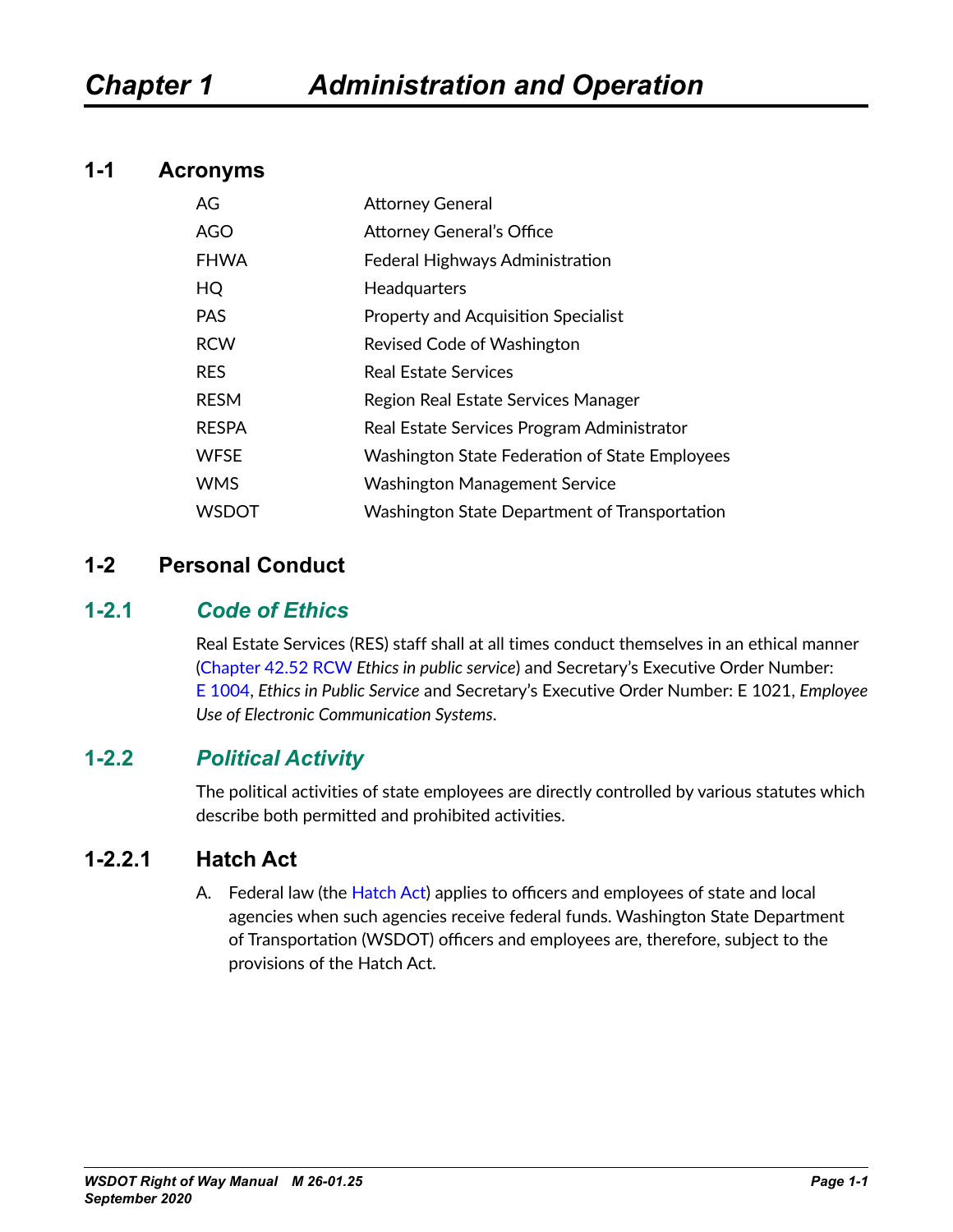- B. The Office of the General Counsel, U.S. Civil Service Commission, states that effective January 1, 1975, state and local employees may not:
	- 1. Use their official authority or influence for the purpose of interfering with or affecting the result of an election or a nomination for office.
	- 2. Directly or indirectly coerce, attempt to coerce, command or advise a state or local officer or employee to pay, lend, or contribute anything of value to a party, committee, organization, agency, or person for political purposes.
	- 3. Be a candidate for public or political party elective office in a partisan primary, general, or special election.

# **1-2.3** *Sales to Employees Prohibited*

No WSDOT employee is permitted to purchase either at public auction or otherwise any state-owned real property, improvements, or personalty which are under the jurisdiction of WSDOT, except in cases with the specific prior approval of the Secretary of Transportation. Contact Property Management in Headquarters for additional information.

# **1-3 Personnel Selection**

# **1-3.1** *Washington State Civil Service System*

All RES personnel are covered by the Washington State Civil Service System which affords them protection similar to that provided by the Federal Civil Service System. RES is also represented by the Federation of Professional and Technical Engineers [Local](http://www.ifpte17.org/) 17 Bargaining Agreement and some of the staff by the Washington State Federation of State Employees ([WFSE](http://www.wfse.org/)) Bargaining Agreement.

## **1-3.2** *Classification Titles*

Job descriptions for the following classification titles are given in the Washington State Department of Personnel [classifications](http://www.dop.wa.gov/CompClass/JobClassesSalaries/Pages/ClassifiedJobListing.aspx?FilterValue=A) and Washington Management Service (WMS) position descriptions.

Property and Acquisition Specialist I [\(PAS](http://www.dop.wa.gov/JobClasses/179I.doc) I) Property and Acquisition Specialist II [\(PAS](http://www.dop.wa.gov/JobClasses/179J.doc) II) Property and Acquisition Specialist III [\(PAS](http://www.dop.wa.gov/JobClasses/179K.doc) III) Property and Acquisition Specialist IV [\(PAS](http://www.dop.wa.gov/JobClasses/179L.doc) IV) Property and Acquisition Specialist V ([PAS](http://www.dop.wa.gov/JobClasses/179M.doc) V) Property and Acquisition Specialist VI [\(PAS](http://www.dop.wa.gov/JobClasses/179N.doc) VI) Region Real Estate Services Manager (RESM) – WMS Assistant Region Real Estate Services Manager (Assistant RESM) – WMS Headquarters Program Manager – WMS Headquarters Real Estate Services Program Administrator (HQ RESPA) – WMS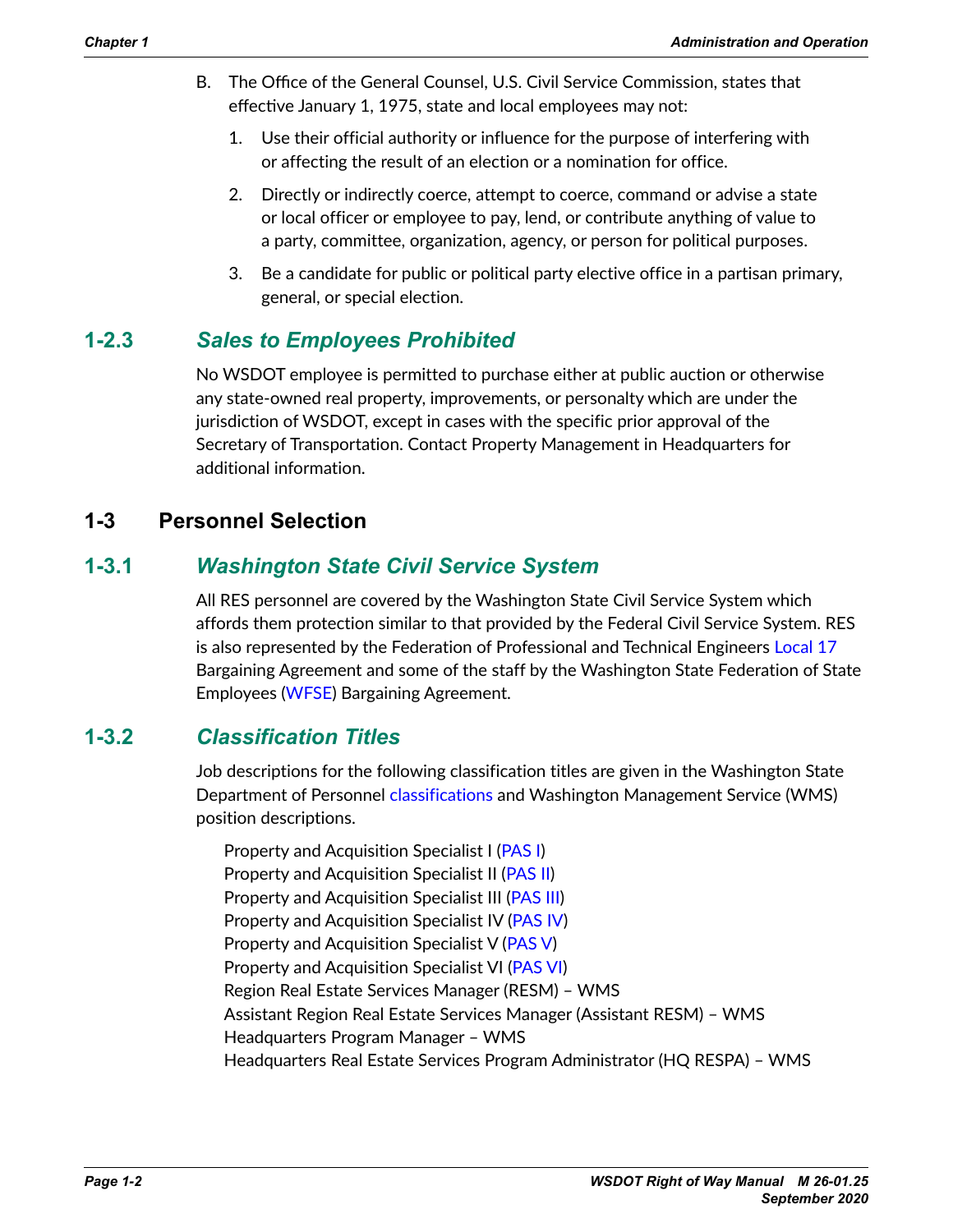# **1-3.3** *Function Titles*

The function title describes a particular specialty within a classification title. For example: a person holding the classification title of Property and Acquisition Specialist might be assigned any of the following function titles:

Staff Appraiser Review Appraiser Acquisition Specialist Title Examiner Title Reviewer Property Management Specialist Relocation Specialist Relocation Reviewer

## **1-3.4** *Selection and Assignment*

Rules and procedures for the selection and assignment of personnel to classification titles are given in the Merit [System](http://apps.leg.wa.gov/wac/default.aspx?dispo=true&cite=356) Rules.

## **1-4 Training Program**

RES employees are encouraged to attend and participate in local chapter meetings of professional society organizations in their respective fields. Membership in such societies is purely voluntary and the department does not require such memberships as a condition of employment.

Employees may be afforded training opportunities to maintain a level of proficiency suitable to the needs of the department. The department is not obligated to offer training and does not require it as a condition of, or for continuation of employment.

The department will offer training opportunities which are potentially capable of increasing employee efficiency, improving job performance, practical solutions, and contributing to the promotional advancement of the participants. The Learning Management System and Skillsoft are tools for providing training.

## **1-5 Travel**

Rules and procedures governing travel on state business are given in the WSDOT *[Accounting Manual](http://wwwi.wsdot.wa.gov/Publications/Manuals/M13-82.htm)* M 13-82 and the [Local](http://www.ifpte17.org/) 17 Bargaining Agreement and the [WFSE](http://www.wfse.org/) Bargaining Agreement.

## **1-6 Vehicle Operation**

Rules and procedures governing the use of state automobiles are given in the references cited in *[Use of State Provided Motor Vehicles](http://wwwi.wsdot.wa.gov/Publications/Manuals/M53-50.htm)* M 53-50 and Secretary's Executive Order Number: E [1047](http://wwwi.wsdot.wa.gov/publications/policies/fulltext/1047.pdf), *Business Travel Policy*.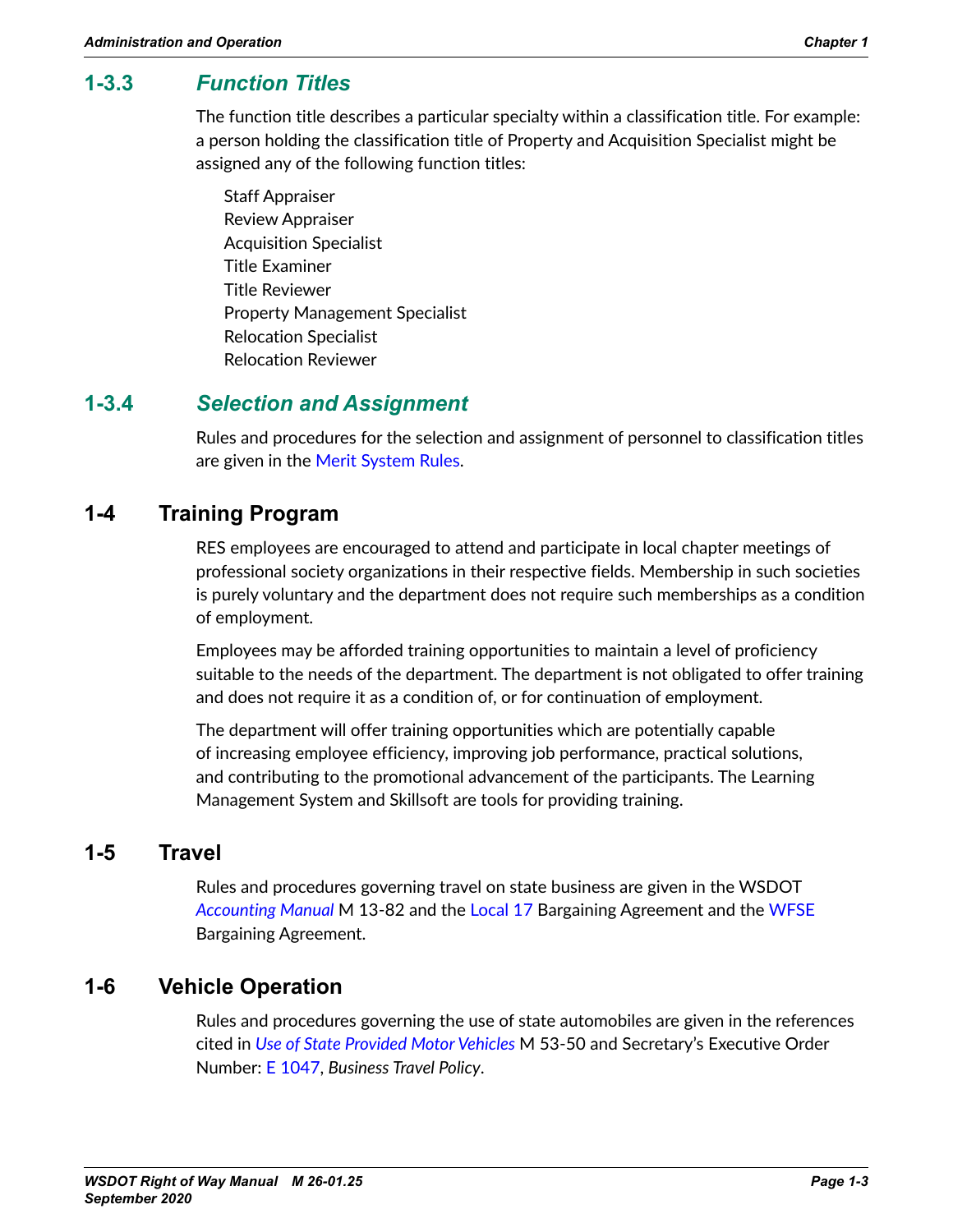# **1-7 Transportation Facility Location and Design**

## **1-7.1** *General*

- A. Interdisciplinary teams are employed in all stages of transportation planning, location, and design. Both Headquarters and region RES personnel are called upon for their professional expertise.
- B. The RESM (or designee) makes project field inspections at appropriate times throughout the development of a project to assure that adequate consideration is given to significant right of way elements involved in the location and design of the project, including possible social, economic, and environmental effects.
- C. RES personnel may contribute to the transportation planning team effort in various areas of which the following are examples:
	- 1. Provide and evaluate ownership information.
	- 2. Identify the extent of the impacted area.
	- 3. Estimate costs of acquisition, relocation assistance, and other costs of proposed plans.
	- 4. Identify and evaluate potentials for airspace development.
	- 5. Identify and evaluate opportunities for multiple uses of roadway properties, i.e., accommodation of multimodal transportation needs, and nontransportation uses/services through joint development of transportation and utility corridors.
	- 6. Identify historical sites, open space and park lands, recreation areas, and wildlife and waterfowl refuges.
	- 7. Identify the need for local roadway facilities, e.g., frontage service roads.
	- 8. Identify needs for, and feasibility of, functional replacement of publicly-owned real property.
	- 9. Identify and evaluate social, economic, and aesthetic impacts of the proposed project upon adjacent property, the community, and upon the region, including, but not limited to:
		- a. Effects of the proposed project on urban planning and existing and future land use development trends.
		- b. Effects of the proposed project on community affairs (e.g., effects upon school attendance areas, accessibility of community shopping facilities to residential areas).
	- 10. Identify displacements of people, businesses, farms, and nonprofit organizations; availability of satisfactory replacements and last resort housing needs; and evaluate related costs.
- D. The Regional Administrator (or designee) conducts both the location (corridor) public hearing and the design public hearing.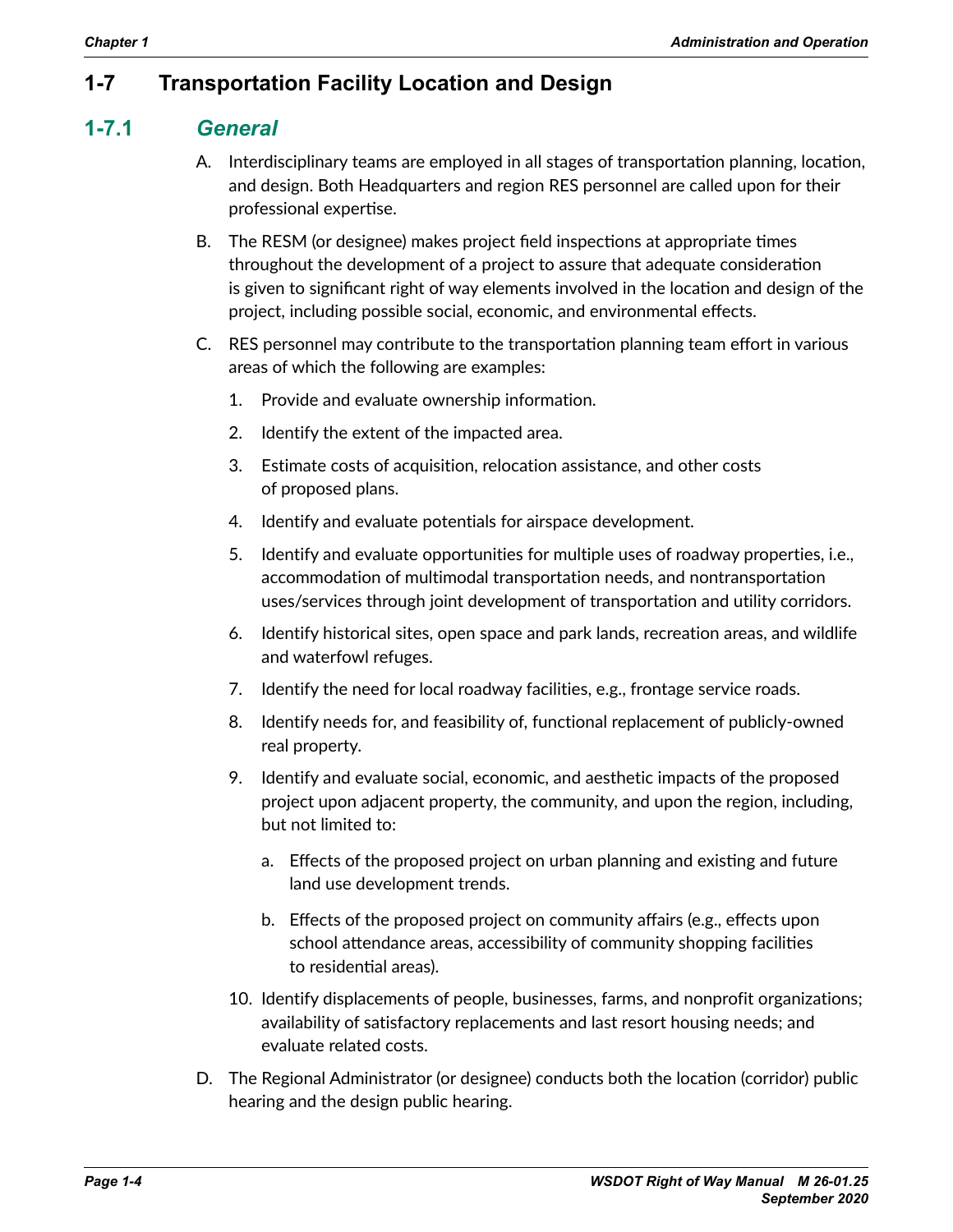## **1-7.2** *Cost Estimates*

- A. Upon the request of the Regional Administrator (or designee):
	- 1. The RESM assigns Staff Appraisers or contracts with fee appraisers to prepare appropriate cost estimates as specified in Chapter 4.
	- 2. Relocation Specialists are assigned to prepare appropriate relocation plans and relocation cost estimates as specified in Chapter 12.
	- 3. Upon request, an engineer will accompany the Staff Appraiser and/or the Relocation Specialist on the field inspection to advise on the design and the location details being studied.
- B. The RESM (or designee) maintains file copies of all reports. An additional copy is maintained by the Regional Administrator (or designee) on all studies submitted by the region. Such copies are retained for three years from the date of the final voucher for the project.

## **1-8 Right of Way Plans**

A. Right of way plans are the official state documents used as the basis to acquire and dispose of real estate and other property rights. The plans are referred to in legal instruments and are permanently filed for public record at the Transportation Headquarters Building.

It is the responsibility of the region to assemble data and prepare plans for the acquisition of right of way, including easements, permits, and any substantiating documentation necessary for completion of the plans. These activities are further outlined in the *[Plans Preparation Manual](http://www.wsdot.wa.gov/Publications/Manuals/M22-31.htm)* M 22‑31.

- B. The RESM:
	- 1. Assures that right of way data of the types listed in this chapter are made available to the region engineering staff, including assessor's information and title reports as requested.
	- 2. Assists the Regional Administrator (or designee) in identifying and assigning right of way parcel numbers to the affected ownerships shown on the right of way plans.
	- 3. Determines the types and extent of the property and/or property rights required (e.g., fee, easement, temporary easement, permit).
	- 4. Assures that right of way plans are complete to the extent that the necessary data are depicted thereon.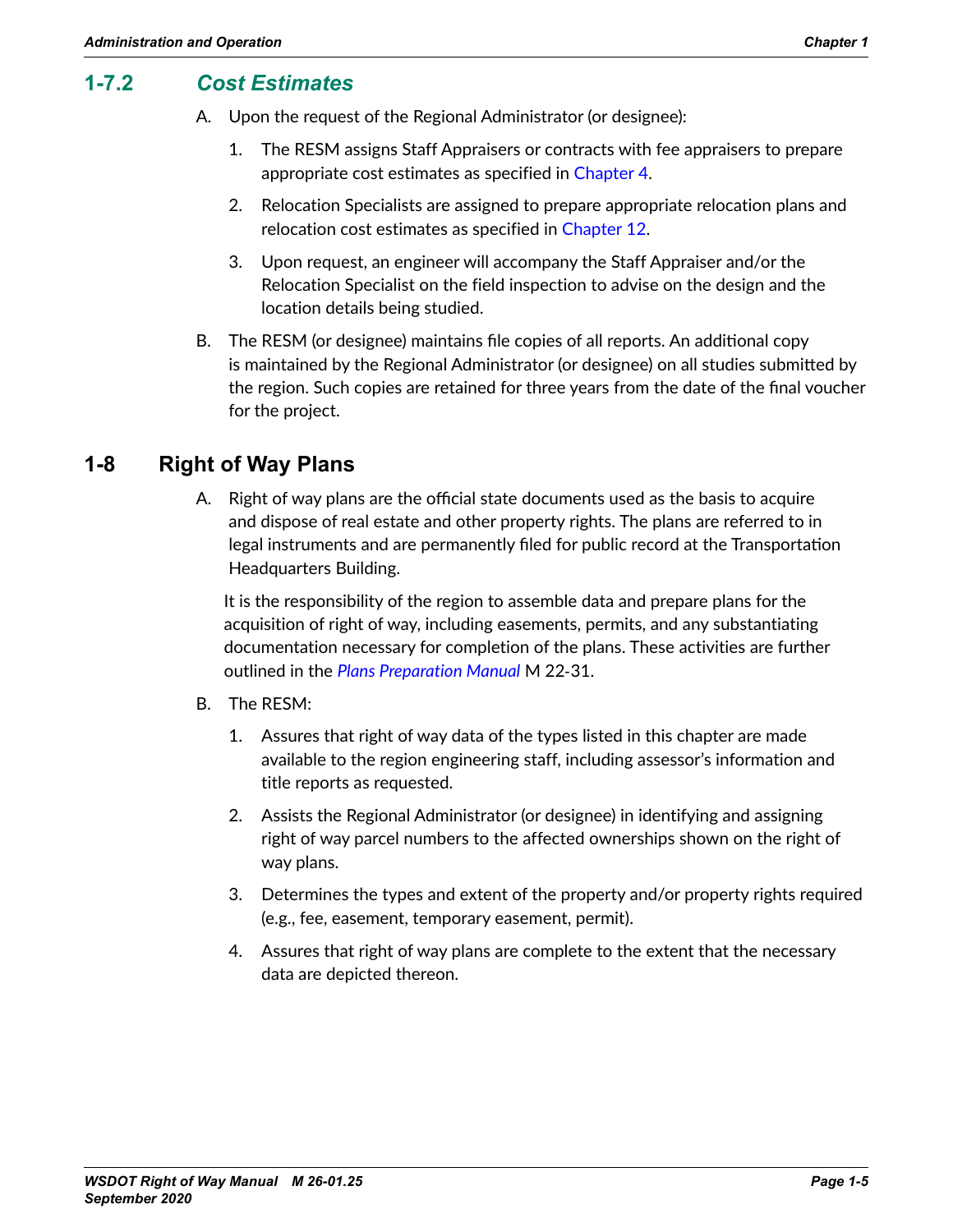# **1-9 Compliance With Federal Regulations**

## **1-9.1** *Right of Way Projects*

Unless specifically noted (e.g., "On nonfederal-aid projects . . .") all operating regulations and procedures in this manual are intended to comply with applicable federal regulations.

# **1-10 Authority to Enter Lands for Surveys, Appraisals, Etc.**

"The agency or its duly authorized and acting assistants, agents, or appointees shall have the right to enter upon any land, real estate, or premises in this state, whether public or private, for purposes of making examinations, locations, surveys, and appraisals for highway purposes. The making of such entry for said purposes shall not constitute any trespass by the agency or by its duly authorized and acting assistants, agents, or appointees." (RCW [47.01.170](http://apps.leg.wa.gov/RCW/default.aspx?cite=47.01.170))

Department personnel normally notify the property owner or tenant before entering private lands. (HQ RESPA) Activities requiring excavation or invasive action (drilling, piezometers, test holes, etc.) do not apply to the above RCW, but require a permit or right of entry as outlined in Chapter 6.

# **1-11 Actions Against State Employees**

- A. **Civil Suits**
	- 1. Private parties may bring suits against employees of the state. The statutes of the state protect its employees in the following circumstances:

If an action or proceeding for damages is brought against any department employee based on the employee's acts or omissions while performing, or in good faith purporting to perform, their official duties, the employee may request that the defense of said action or proceeding be conducted by and at the expense of the state. The employee submits a written request to his immediate supervisor detailing the facts in the case and agreeing to cooperate in the defense. The supervisor submits the request through channels as appropriate. The request is then referred to the Attorney General's Office (AGO). Upon concurrence, an Assistant Attorney General (AG) is assigned to appear and defend the employee at the state's expense. In this situation, if a judgment is rendered against the employee, the State's Tort Claims Revolving Fund will pay any part of the judgment which is not covered by any valid and collectible liability insurance held by the employee or the state.

The employee is liable if the employee's actions or omissions constitute gross negligence or willful misconduct and no presentation will be provided by the AGO.

2. While our employees are covered by the blanket state vehicle liability policy while operating state equipment, this policy does not offer protection when state vehicle operation is not involved.